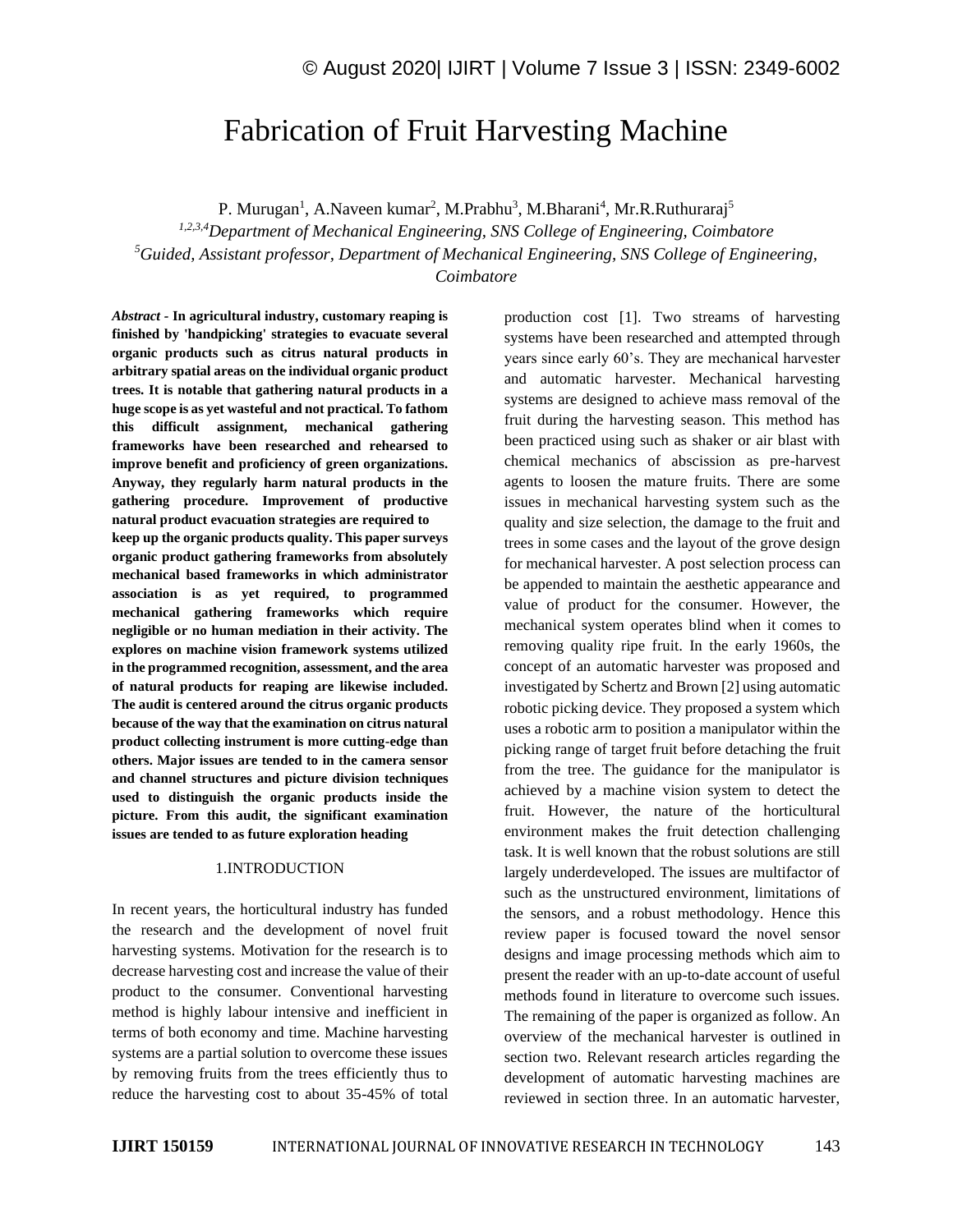the image sensor for data acquisition and computer aided processing are the main components used to successfully detect the fruit. Those are detailed in section four and five. The major issues are discussed in section six. Last section presents the summary on this review paper with the future directions of the research.

## 2.METHODOLOGY



3.MATERIAL SELECTION

Due to its excellent properties, mild steel has become an in-demand material in various industries. It has unparalleled weldability and machinability, which has led to an exponential increase in its usage. Carbon steels are metals that contain a small percentage of carbon (max 2.1%) which enhances the properties of pure iron. The carbon content varies depending on the requirements for the steel. Low carbon steels contain carbon in the range of 0.05 to 0.25 percent. There are different grades of mild steel. But they all have carbon content within the above-mentioned limits. Other elements are added to improve useful properties like corrosion resistance, wear resistance and tensile strength

# MILD STEEL:

The term 'mild steel' is also applied commercially to carbon steels not covered by standard specifications. Carbon content of this steel may vary from quite low levels up to approximately 0.3%. Generally, commercial 'mild steer' can be expected to be readily weldable and have reasonable cold bending properties but to specify 'mild steel' is technically inappropriate and should not be used as a term in engineering. Mild steel is the most widely used steel which is not brittle and cheap in price. Mild steel is not readily tempered or hardened but possesses enough strength. Mild steel Composition Mild steel contains –C45 Carbon 0.35 to 0.45 % (maximum 0.5% is allowable) Manganese 0.60 to 0.90 % Silicon maximum 0.40% Sulfur maximum 0.04% Phosphorous maximum 0.04% Mildest grade of carbon steel or mild steel contains a very low amount of carbon - 0.05 to 0.26% Tensile strength  $-63-71$  kgf/mm2 Yield stress -36 kgf/mm2 Izod impact valve min -4.1 kgf m Brinell hardness (HB) - 229

### 4.2D DIAGRAM



## 5.RACHET MECHANISM

A ratchet mechanism is based on a wheel that has teeth cut out of it and a pawl that follows as the wheel turns. Studying the diagram, you will see that as the ratchet wheel turns and the pawl falls into the 'dip' between the teeth. The ratchet wheel can only turn in one direction.

### 6.WORKING PRINCIPLE